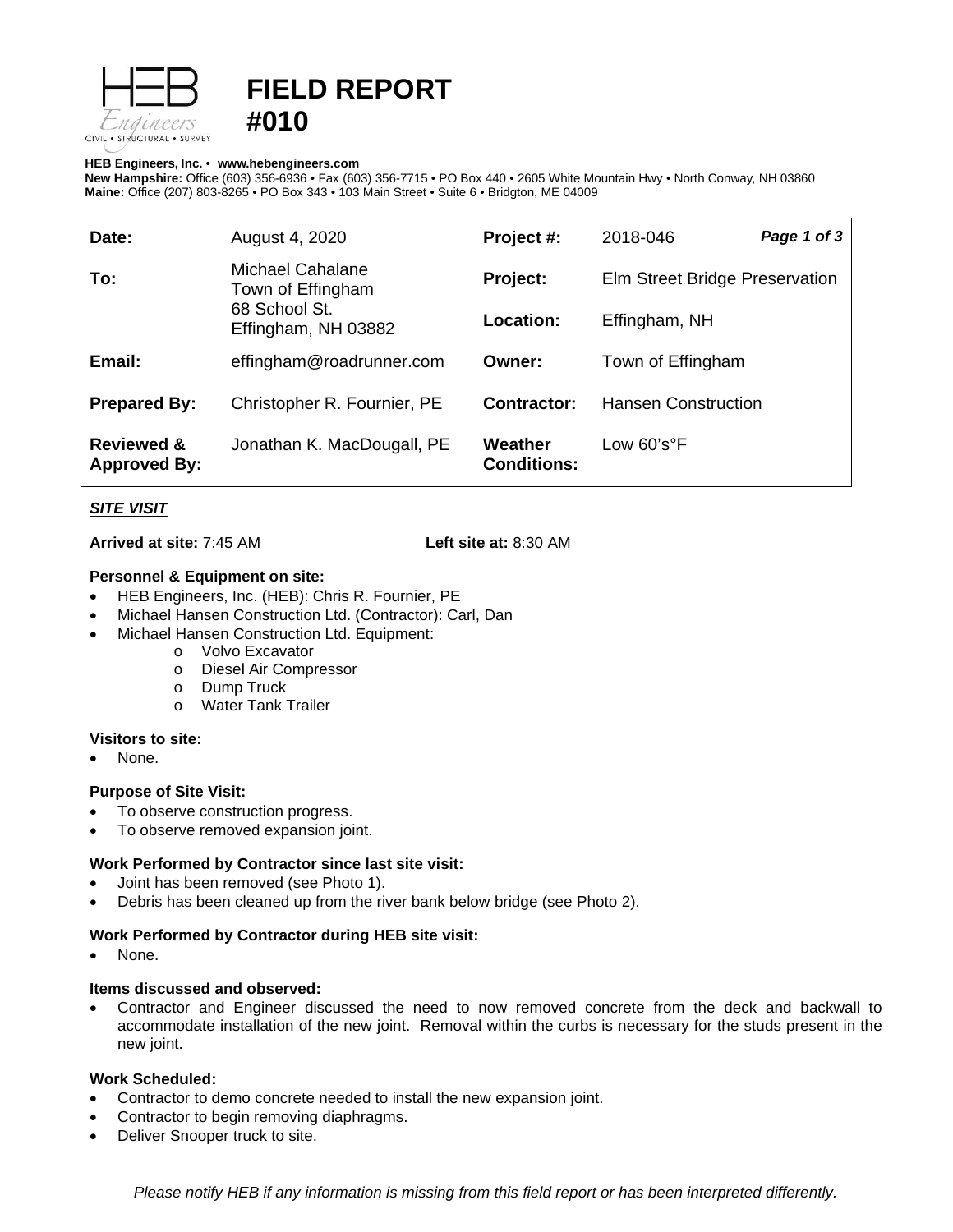*Town of Effingham August 4, 2020 <i>Elm Street Bridge, Effingham, NH Field Report #010 HEB Project #2018-046*

#### **Outstanding Construction Issues:**

• Install containment to prevent demolition debris from falling in the river (FR #008, July 27, 2020).

## **Next Observation:**

• Friday, August 7, 2020.

#### **Photos:**

• Taken by CRF August 4, 2020.



Photo 1: View of deck end and backwall after removal of expansion joint.